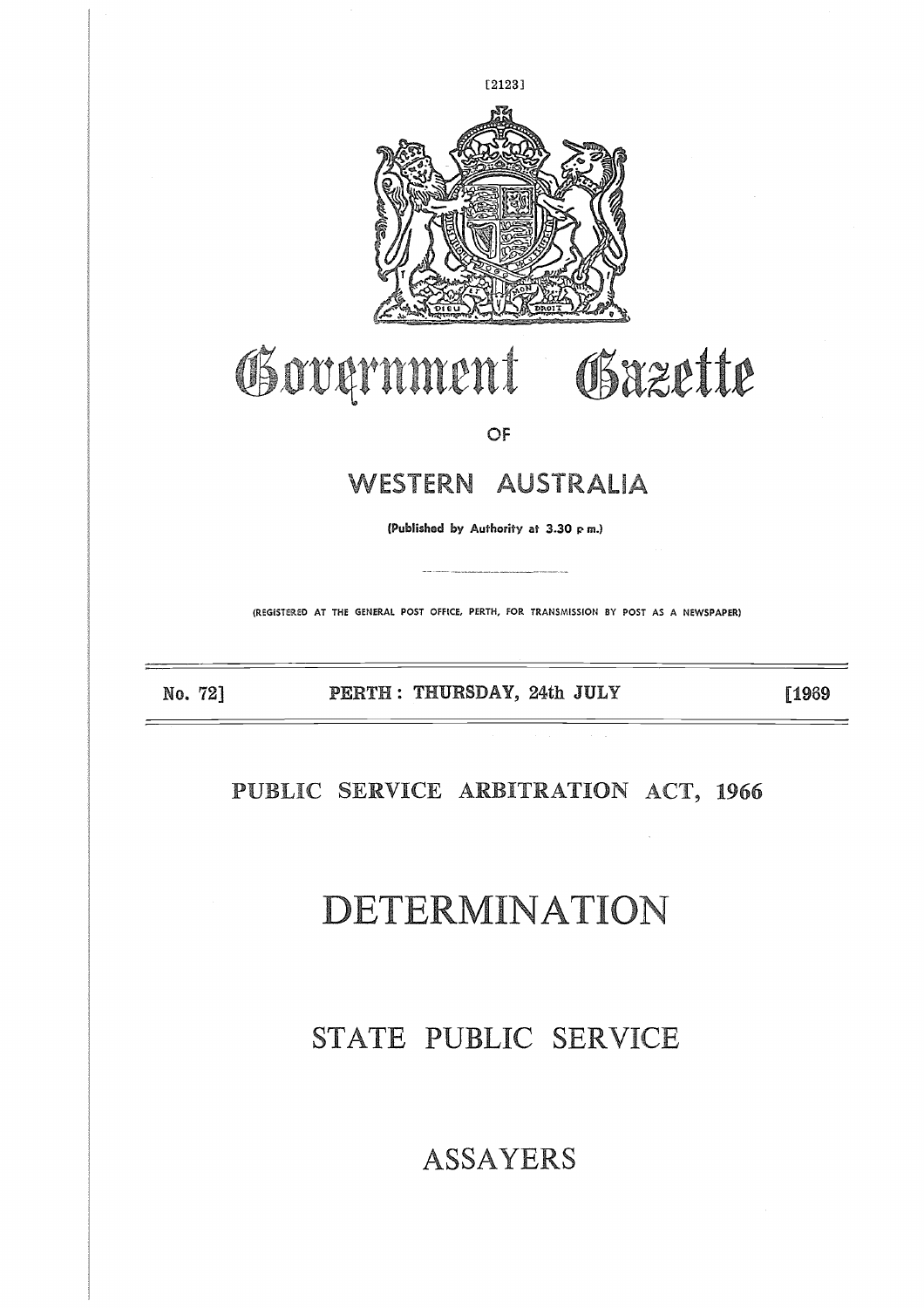#### PUBLIC **SERVICE ARBITRATION ACT,** 196

#### STATE PUBLIC SERVICE

#### Determination—Assayers

PURSUANT to Section 12 of the Public Service Arbitration Act, 1966, I, Ralph Herbert Doig, Public Service Commissioner, hereby determine the salaries or salary ranges appropriate to offices covered by the Public Service Professional Division (Assayers) Salaries Agreement, No. 61 of 1969 as at 3rd June, 1969, in terms of the salaries or salary ranges laid down in Clauses 5 and 6 of that Agreement.

For convenience the salaries or salary ranges allocated have been indicated by the following levels :—

|          |                         |          |  |          |              |                       | Per Annum    |
|----------|-------------------------|----------|--|----------|--------------|-----------------------|--------------|
|          |                         |          |  |          |              |                       | $\mathbb{S}$ |
| Level 1. | Assayer                 |          |  | $\cdots$ | First Year   | $\ldots$              | 3,320        |
|          |                         |          |  |          | Second Year  | .                     | 3,440        |
|          |                         |          |  |          | Third Year   | .                     | 3,560        |
|          |                         |          |  |          | Fourth Year  | $\cdots$              | 3,810        |
|          |                         |          |  |          | Fifth Year   | $\ldots$              | 3,940        |
|          |                         |          |  |          | Sixth Year   | $\cdots$              | 4,220        |
|          |                         |          |  |          | Seventh Year | $\cdots$              | 4,500        |
|          |                         |          |  |          | Eighth Year  | .                     | 4,780        |
|          | Level 2. Senior Assayer | $\cdots$ |  |          | First Year   | .                     | 4,920        |
|          |                         |          |  |          | Second Year  | $\cdots$              | 5,060        |
|          |                         |          |  |          | Third Year   | $\mathbb{Z}_{\geq 0}$ | 5,200        |
|          |                         |          |  |          | Fourth Year  | $\ldots$              | 5,340        |
|          |                         |          |  |          | Fifth Year   | .                     | 5,480        |
|          |                         |          |  |          |              |                       |              |

**R. H.** DOIG,

Public Service Commissioner.